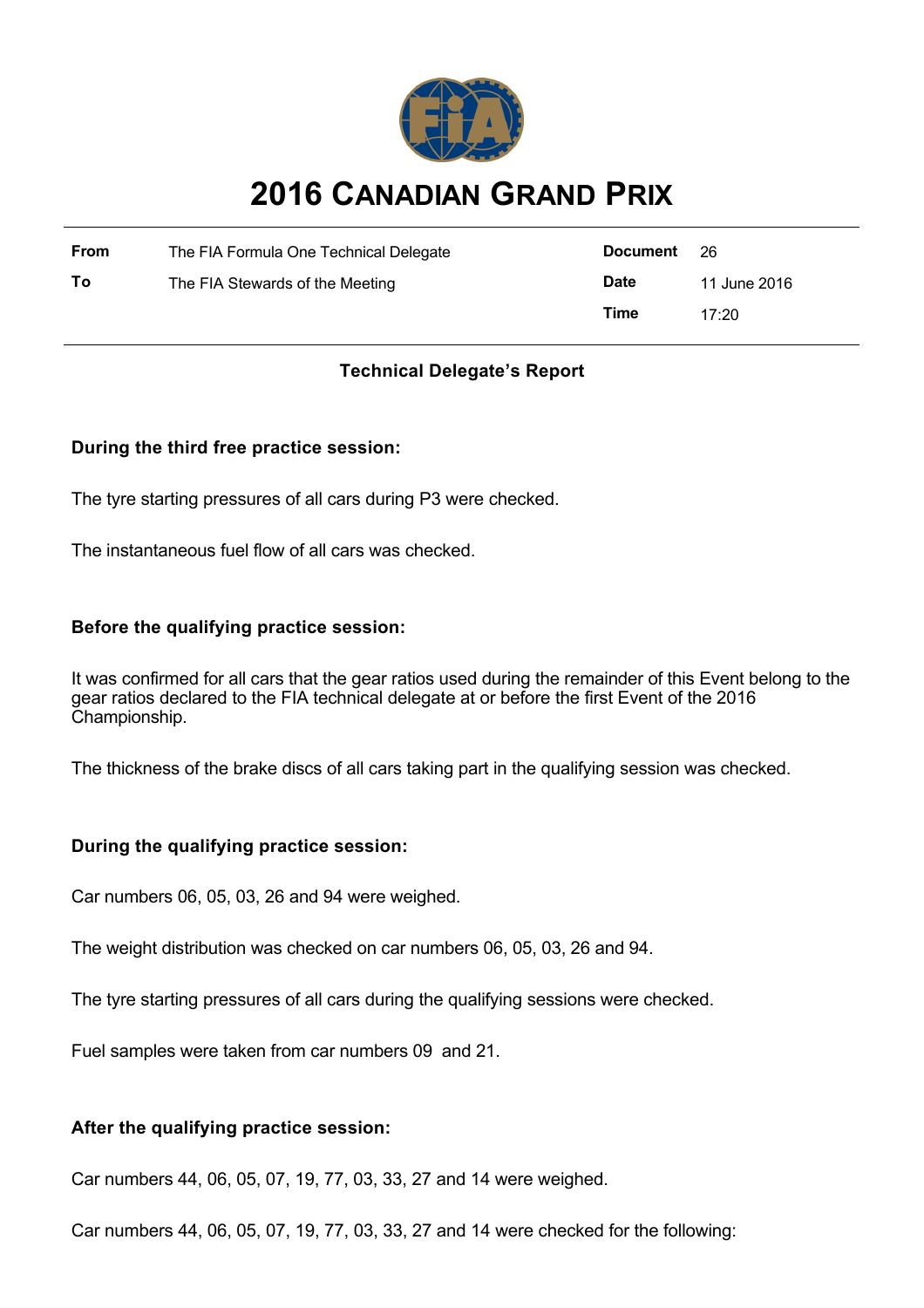- 1) Bodywork around the front wheels
- 2) Front wing height and overhang
- 3) Rear wing height and overhang
- 4) Front and rear wing width
- 5) Rear wing configuration
- 6) Rear bodywork area
- 7) Rear winglet height
- 8) Stepped bottom
- 9) Diffuser height
- 10) Diffuser width
- 11) Overall height
- 12) Overall width

The chassis identification transponders have been confirmed for car numbers 44, 06, 05, 07, 03, 27 and 14.

The profile of the prescribed front wing section in Article 3.7.3 of the 2016 Formula One Technical Regulations was checked on car numbers 44, 06, 05, 07, 19, 77, 03, 33, 27 and 14.

The minimum distance between the adjacent rear wing sections at any longitudinal vertical plane was checked on car numbers 44, 06, 05, 07, 19, 77, 03, 33, 27 and 14.

It was confirmed for car numbers 44, 06, 05, 07, 19, 77, 03, 33, 27 and 14 that any vertical cross section of bodywork normal to the car centre line and situated in the volumes defined in Article 3.8.4 form one tangent continuous curve on its external surface with a radius no less than 75mm.

The concave radius of sections of the two rear wing elements which are in contact with the external air stream was checked on car numbers 44, 06, 05, 07, 19, 77, 03, 33, 27 and 14.

A horizontal rear wing deflection test was carried out on car numbers 44, 05, 77, 03, 27 and 14.

The front and rear brake air duct dimensions were checked on car numbers 44, 06, 05, 07, 19, 77, 03, 33, 27 and 14.

The units locking status was checked on car numbers 44, 06, 05, 07, 19, 77, 03, 33, 27, 11, 30, 26, 55, 09, 12, 14, 22, 94, 88, 08 and 21.

The session type has been confirmed for car numbers 44, 06, 05, 07, 19, 77, 03, 33, 27, 11, 30, 26, 55, 09, 12, 14, 22, 94, 88, 08 and 21.

Software version checks have been carried out on car numbers 44, 06, 05, 07, 19, 77, 03, 33, 27, 11, 30, 26, 55, 09, 12, 14, 22, 94, 88, 08 and 21.

Torque sensor software version checks have been carried out on car numbers 44, 06, 05, 07, 19, 77, 03, 33, 27, 11, 30, 26, 55, 09, 12, 14, 22, 94, 88, 08 and 21.

Chassis FIA checksum was checked on all cars taking part in the qualifying sessions.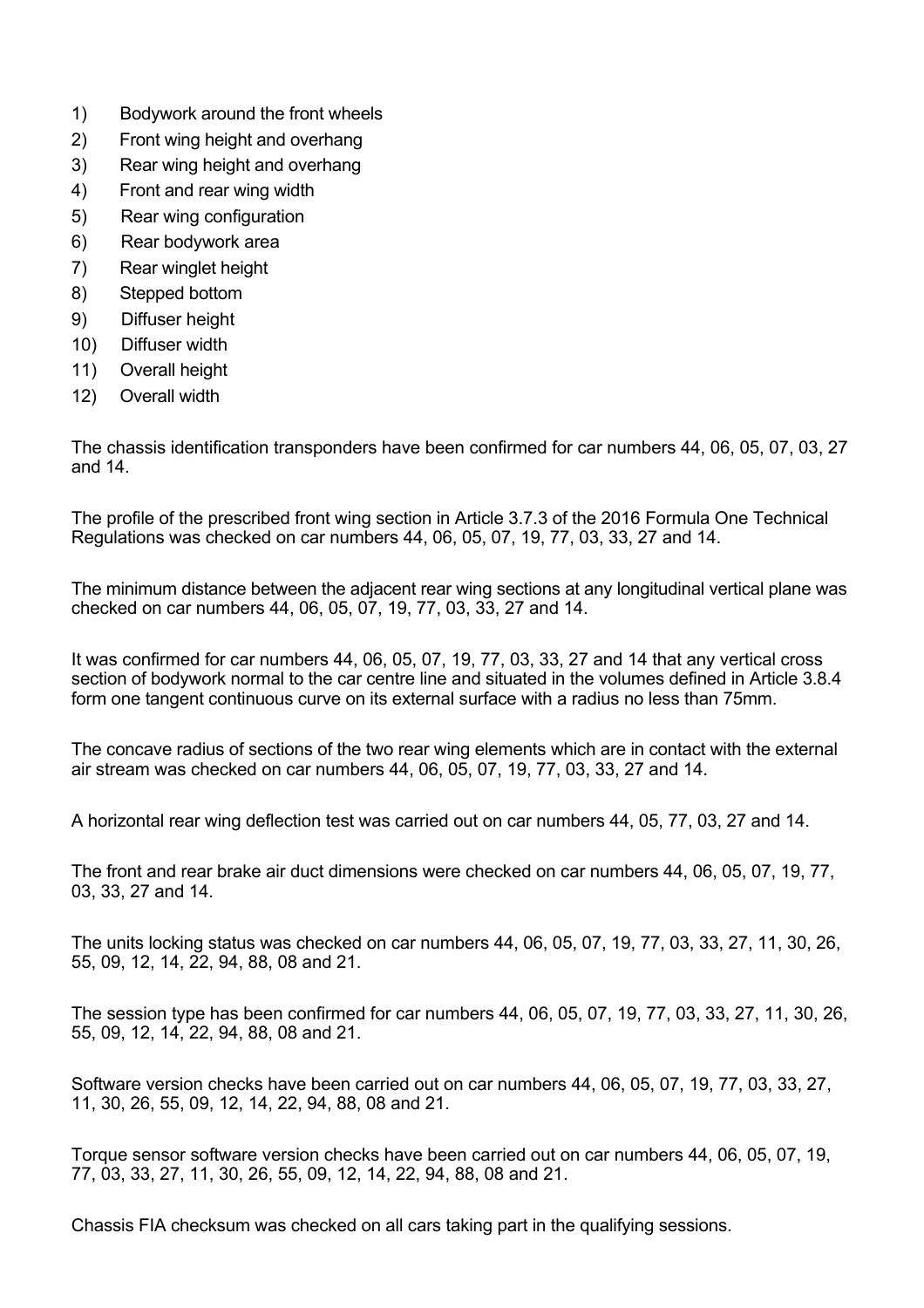Gear shift data checks have been carried out for car numbers 05 and 07.

The torque coordinator demands were checked on car numbers 44, 05, 77, 03, 27 and 14.

The torque control was checked on car numbers 44, 05, 77, 03, 27 and 14.

The rear brakes pressure control was checked on all car numbers 44, 05, 77, 03, 27 and 14.

The ES state of charge on-track limits were checked on car numbers 44, 06, 05, 07, 19, 77, 03, 33, 27, 11, 30, 26, 55, 09, 12, 14, 22, 94, 88, 08 and 21.

The lap energy release and recovery limits were checked on car numbers 44, 06, 05, 07, 19, 77, 03, 33, 27, 11, 30, 26, 55, 09, 12, 14, 22, 94, 88, 08 and 21.

The MGU-K power limits were checked on car numbers 44, 06, 05, 07, 19, 77, 03, 33, 27, 11, 30, 26, 55, 09, 12, 14, 22, 94, 88, 08 and 21.

The maximum MGU-K torque was checked on car numbers 44, 06, 05, 07, 19, 77, 03, 33, 27, 11, 30, 26, 55, 09, 12, 14, 22, 94, 88, 08 and 21.

The maximum MGU-K speed was checked on car numbers 44, 06, 05, 07, 19, 77, 03, 33, 27, 11, 30, 26, 55, 09, 12, 14, 22, 94, 88, 08 and 21.

The maximum MGU-H speed was checked on car numbers 44, 06, 05, 07, 19, 77, 03, 33, 27, 11, 30, 26, 55, 09, 12, 14, 22, 94, 88, 08 and 21.

The ERS lap energy limits were checked on car numbers 44, 06, 05, 07, 19, 77, 03, 33, 27, 11, 30, 26, 55, 09, 12, 14, 22, 94, 88, 08 and 21.

The radio communications were checked on all cars.

It was checked that all cars did not exceed 15000 rpm during the qualifying practice session.

The fuel pressure of all cars during the qualifying session was checked.

The logged pressure within the engine cooling system during the qualifying session was checked on all cars.

The tyres used by all drivers during the sessions today have been checked.

The fuel temperature of car numbers 44, 06, 05, 07, 19, 77, 03, 33, 27, 11, 30, 26, 55, 09, 12, 14, 22, 94, 88, 08 and 21 was checked.

The instantaneous fuel flow of car numbers 44, 06, 05, 07, 19, 77, 03, 33, 27, 11, 30, 26, 55, 09, 12, 14, 22, 94, 88, 08 and 21 was checked.

Fuel system pressures of car numbers 44, 06, 05, 07, 19, 77, 03, 33, 27, 11, 30, 26, 55, 09, 12, 14,